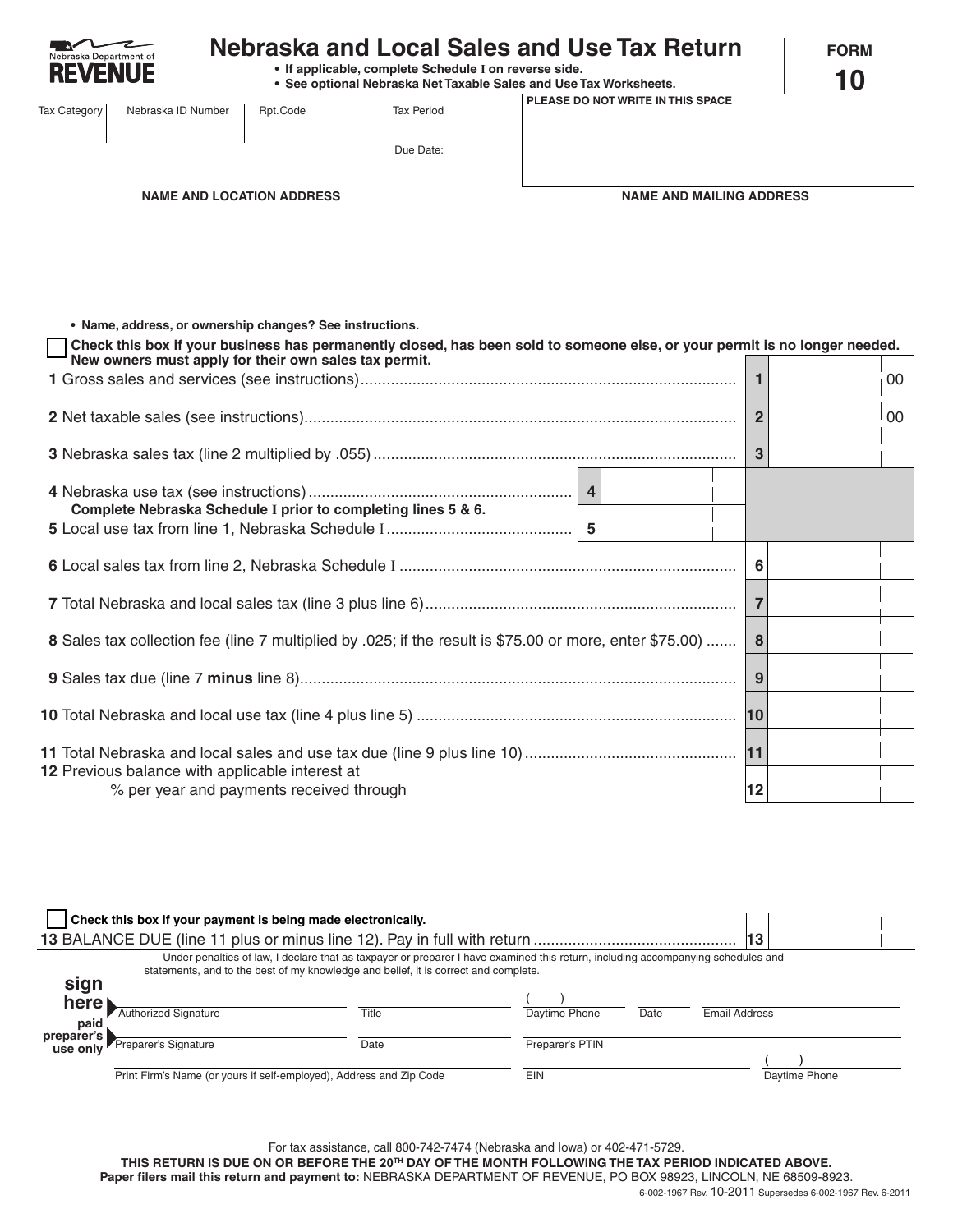| NEBRASKA SCHEDULE I - Local Sales and Use Tax                                          |             |              |                |                         |  |
|----------------------------------------------------------------------------------------|-------------|--------------|----------------|-------------------------|--|
| <b>CITY</b>                                                                            | <b>CODE</b> | <b>RATE</b>  | <b>USE TAX</b> | <b>SALES TAX</b>        |  |
|                                                                                        |             |              |                |                         |  |
|                                                                                        |             |              |                |                         |  |
|                                                                                        |             |              |                |                         |  |
|                                                                                        |             |              |                |                         |  |
|                                                                                        |             |              |                |                         |  |
|                                                                                        |             |              |                |                         |  |
|                                                                                        |             |              |                |                         |  |
|                                                                                        |             |              |                |                         |  |
|                                                                                        |             |              |                |                         |  |
|                                                                                        |             |              |                |                         |  |
|                                                                                        |             |              |                |                         |  |
|                                                                                        |             |              |                |                         |  |
|                                                                                        |             |              |                |                         |  |
|                                                                                        |             |              |                |                         |  |
|                                                                                        |             |              |                |                         |  |
|                                                                                        |             |              |                |                         |  |
|                                                                                        |             |              |                |                         |  |
|                                                                                        |             |              |                |                         |  |
|                                                                                        |             |              |                |                         |  |
|                                                                                        |             |              |                |                         |  |
|                                                                                        |             |              |                |                         |  |
|                                                                                        |             |              |                |                         |  |
|                                                                                        |             |              |                |                         |  |
|                                                                                        |             |              |                |                         |  |
|                                                                                        |             |              |                |                         |  |
|                                                                                        |             |              |                |                         |  |
|                                                                                        |             |              |                |                         |  |
|                                                                                        |             |              |                |                         |  |
|                                                                                        |             |              |                |                         |  |
|                                                                                        |             |              |                |                         |  |
|                                                                                        |             |              |                |                         |  |
|                                                                                        |             |              |                |                         |  |
|                                                                                        |             |              |                |                         |  |
|                                                                                        |             |              |                |                         |  |
|                                                                                        |             |              |                |                         |  |
|                                                                                        |             |              |                |                         |  |
|                                                                                        |             |              |                |                         |  |
| <b>COUNTY</b>                                                                          | <b>CODE</b> | <b>RATE</b>  | <b>USE TAX</b> | <b>SALES TAX</b>        |  |
|                                                                                        |             |              |                |                         |  |
|                                                                                        |             |              |                |                         |  |
|                                                                                        |             |              |                |                         |  |
|                                                                                        |             |              |                |                         |  |
|                                                                                        |             |              |                |                         |  |
| 1 Total of amounts entered in the use tax column (enter here and on                    |             |              |                |                         |  |
|                                                                                        |             | $\mathbf{1}$ |                |                         |  |
|                                                                                        |             |              |                |                         |  |
| 2 Total of amounts entered in the sales tax column (enter here and on line 6, Form 10) |             |              |                | $\overline{\mathbf{2}}$ |  |
|                                                                                        |             |              |                |                         |  |

**NEBRASKA SCHEDULE I-MVL — Motor Vehicle Leases for Periods of More Than 31 Days** Only to be completed by those who are leasing motor vehicles to others for periods of more than 31 days. •

**1** Enter the amount of state tax included on Form 10, line 3, that was reported on long-term leases (more than 31 days) of motor vehicles (see instructions).....................(Code 600-600) **1**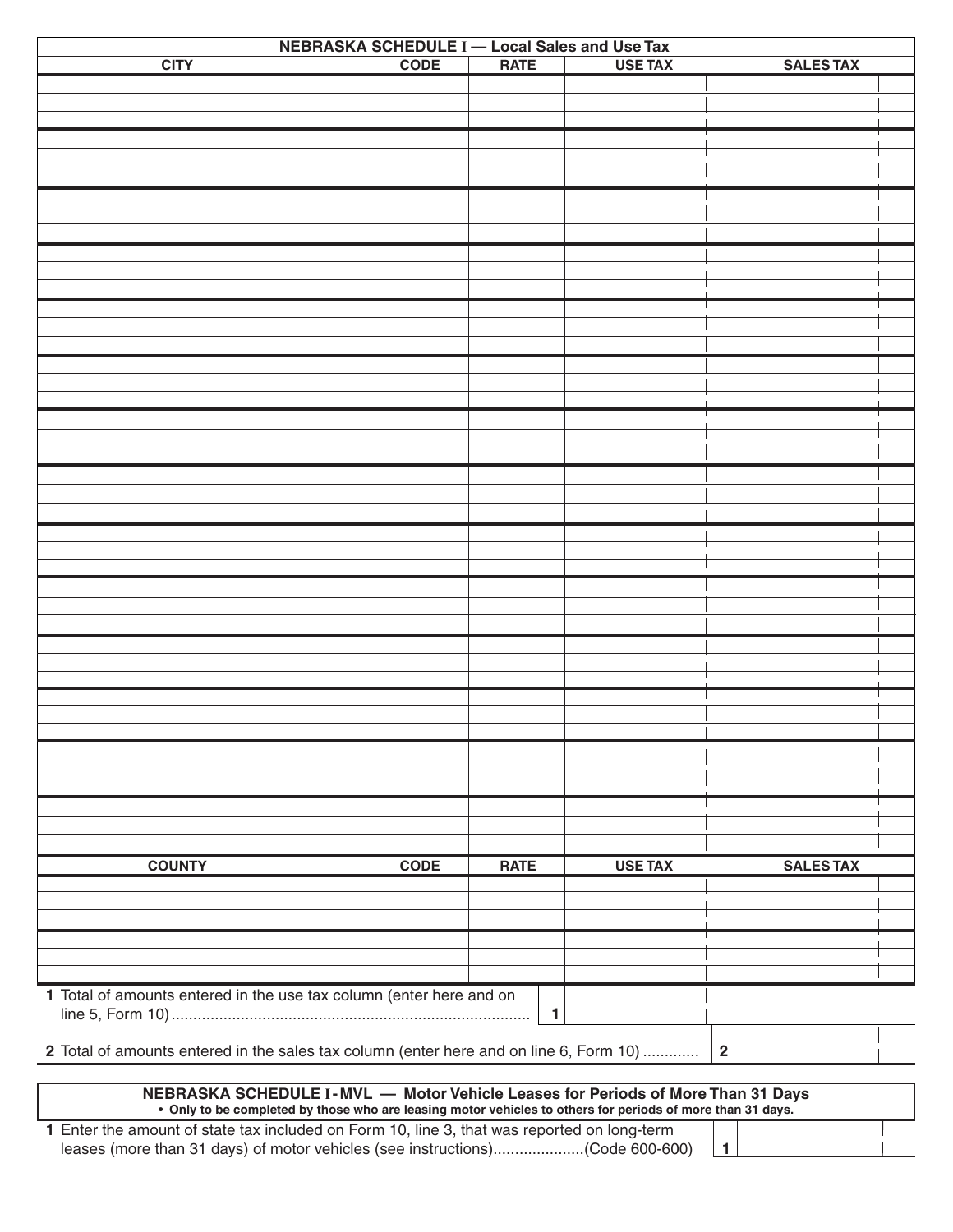

**• The online version of these worksheets expands for detailed information. • To see this information, complete these worksheets online.**

## **NEBRASKA NET TAXABLE SALES WORKSHEET**

**Worksheets**

 $\sqrt{2}$ 

|  | 1. Gross Sales and Services in Nebraska Regulation 1-007. Enter on line 1, Form 10 |  |
|--|------------------------------------------------------------------------------------|--|
|  |                                                                                    |  |

ALLOWABLE EXEMPTIONS AND DEDUCTIONS FROM GROSS SALES

| ALLOWABLE EXEMPTIONS AND DEDUCTIONS FROM GROSS SALES                              |
|-----------------------------------------------------------------------------------|
|                                                                                   |
|                                                                                   |
|                                                                                   |
|                                                                                   |
|                                                                                   |
|                                                                                   |
| G. Other allowable deductions (see our website for a list of allowable deductions |
|                                                                                   |
|                                                                                   |

# **NEBRASKA USE TAX WORKSHEET**

|    | 1. Cost of items and taxable services purchased for use in Nebraska on which             |
|----|------------------------------------------------------------------------------------------|
|    | 2. Cost of items withdrawn from inventory for personal or business use. Regulation 1-002 |
| 3. |                                                                                          |
| 4. |                                                                                          |
| 5. |                                                                                          |
|    |                                                                                          |